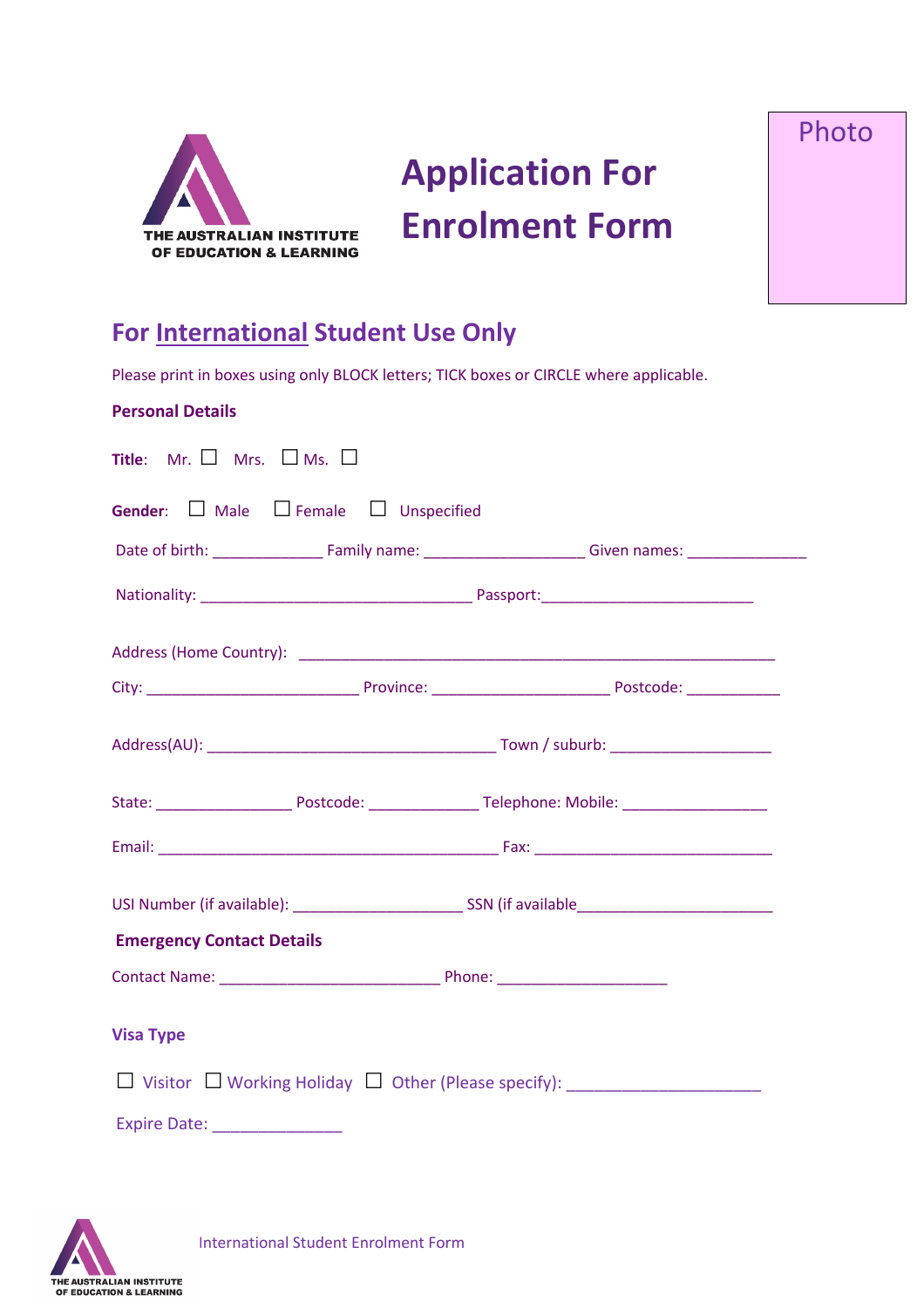| <b>OSHC (Overseas Student Health Cover)</b><br><b>Would you like AIEL to apply for OSHC?</b>                             |  |  |  |  |
|--------------------------------------------------------------------------------------------------------------------------|--|--|--|--|
| $\Box$ Yes (Single) $\Box$ Yes (Family) $\Box$ No                                                                        |  |  |  |  |
| <b>Education Background</b>                                                                                              |  |  |  |  |
|                                                                                                                          |  |  |  |  |
|                                                                                                                          |  |  |  |  |
|                                                                                                                          |  |  |  |  |
| Self-Score: □ Beginner □ Intermediate □ Advanced                                                                         |  |  |  |  |
| <b>Exemptions</b>                                                                                                        |  |  |  |  |
| Are you applying for exemptions?                                                                                         |  |  |  |  |
| $\Box$ Yes<br>$\Box$ No                                                                                                  |  |  |  |  |
| If yes, copies of transcripts and unit outlines must be certified in your home country by a<br>duly authorized official. |  |  |  |  |
| Have you completed part or all of an Australian Government recognized qualification and<br>require credit transfers?     |  |  |  |  |
| $\Box$ Yes $\Box$ No                                                                                                     |  |  |  |  |
| If yes, please provide copies of transcripts or statement of attainment.                                                 |  |  |  |  |
| <b>Course Selection</b>                                                                                                  |  |  |  |  |
| Please indicate course area you are applying for:                                                                        |  |  |  |  |
| <b>Project Management</b><br><b>Business</b><br>Management                                                               |  |  |  |  |
| <b>Hospitality (Hotel Operation)</b><br>$\Box$ Hospitality (Theory)                                                      |  |  |  |  |
| <b>BSB42615 Certificate IV in New Small Business</b>                                                                     |  |  |  |  |
| $\Box$ BSB50215 Diploma of Business                                                                                      |  |  |  |  |
| BSB61015 Advanced Diploma of Leadership & Management                                                                     |  |  |  |  |

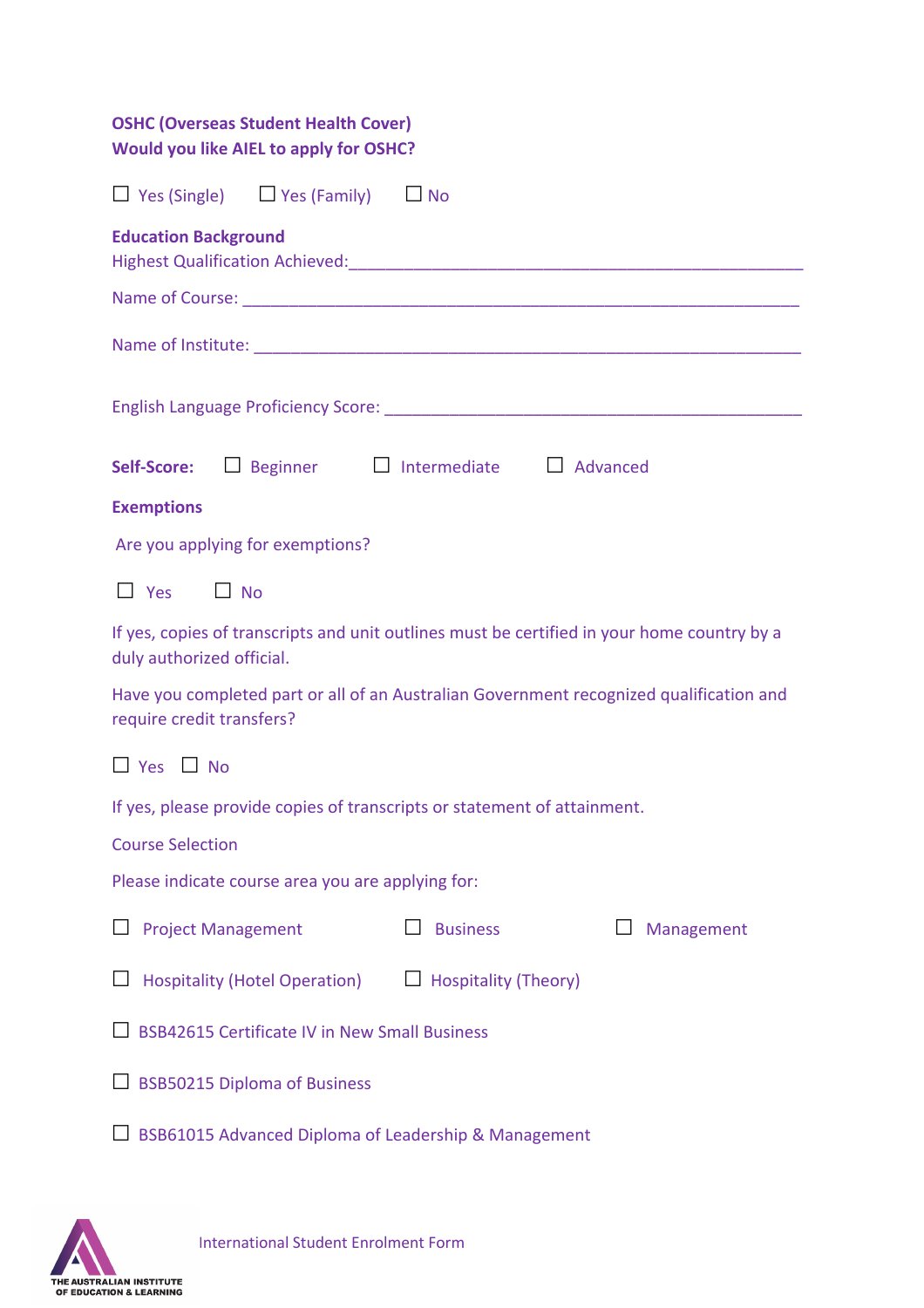|  |  | $\Box$ SIT50416 Diploma of Hospitality Management (Hotel Operations) |  |
|--|--|----------------------------------------------------------------------|--|
|  |  |                                                                      |  |

- ☐ SIT50416 Diploma of Hospitality Management (Management Theory)
- $\Box$  SIT50416 Diploma of Hospitality Management (Culinary)
- $\Box$  SIT60316 Advanced Diploma of Hospitality Management (Management Theory)
- □ BSB51915 Diploma of Leadership & Management
- □ BSB51415 Diploma of Project Management
- □ 10688NAT Diploma of TESOL

□ 10695NAT Certificate IV in TESOL

#### **Course Commencement**

| $\Box$ February 20 | $\Box$ April 20 | $\Box$ July 20 |
|--------------------|-----------------|----------------|
|                    |                 |                |

□ October 20

**Accommodation Do you require accommodation assistance?** 

☐ Yes ☐ No

**If yes, what type of accommodation?**

| $\Box$ Homestay $\Box$ Hostel $\Box$ Temporary accommodation |  |  |  |  |  |
|--------------------------------------------------------------|--|--|--|--|--|
|--------------------------------------------------------------|--|--|--|--|--|

**Airport Pickup** 

**Do you require Airport reception and transfer?** 

 $\Box$  Yes  $\Box$  No

#### **Agent Information**

**Agent Name:** \_\_\_\_\_\_\_\_\_\_\_\_\_\_\_\_\_\_\_\_\_\_\_\_\_\_\_\_\_\_\_\_\_\_\_\_\_\_\_\_\_\_\_\_\_\_\_\_\_\_\_\_\_\_\_\_\_\_\_\_\_\_\_\_\_\_

Email: \_\_\_\_\_\_\_\_\_\_\_\_\_\_\_\_\_\_\_\_\_\_\_\_\_\_\_\_\_\_\_\_\_\_\_\_\_\_\_\_\_ Phone: \_\_\_\_\_\_\_\_\_\_\_\_\_\_\_\_\_\_\_\_\_\_\_\_\_\_\_

**Payment Details**

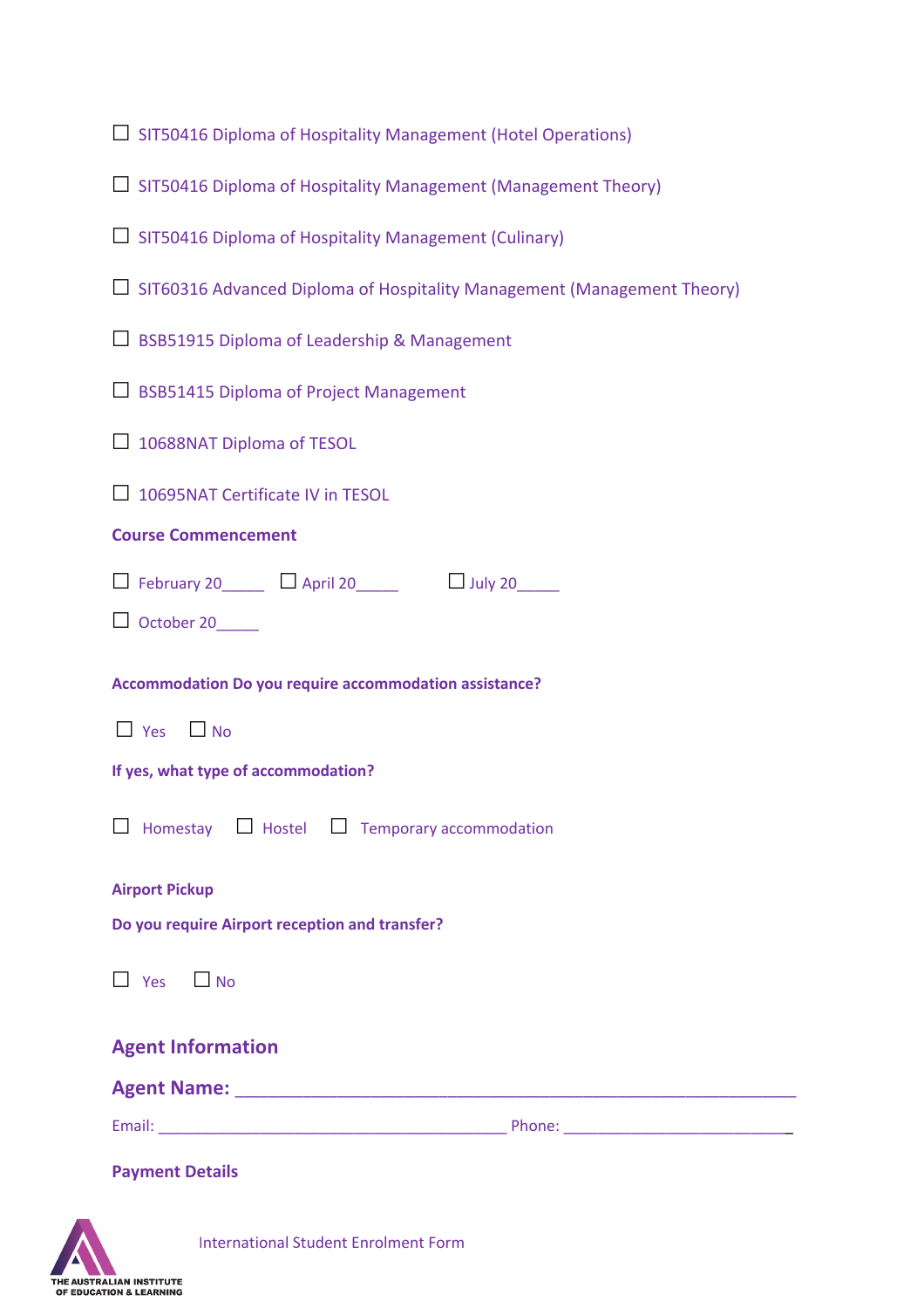| <b>Account Name:</b> | Australian Institute of Education and Learning                     |
|----------------------|--------------------------------------------------------------------|
| <b>Name of Bank:</b> | National Australia Bank                                            |
| <b>Bank Address:</b> | Macquarie Shopping Centre, 225 Herring Road North Ryde NSW<br>2113 |
| <b>Swift Code:</b>   | <b>BSB/Account Number: 082344 AC - 852204548</b><br>TBC.           |

## **Refund Information**

**1**. AIEL reserves the right to cancel or postpone any courses prior to the scheduled commencement date as deemed necessary.

**2.** If AIEL defaults: (a) the course does not start on the agreed date, or (b) the course ceases to be provided before it is completed, or (b) the course is not provided in full to the student; the student is entitled to a full refund. Under these circumstances, a refund will be paid within 14 days after the occurrence of these events.

**3**. In situations 1 and 2, the refund is covered by the ESOS Act 2000 and not by AIEL's refund/cancellation fees agreement.

### **Terms & Conditions**

**1.** AIEL reserves the right to accept or reject any application for enrolment at its discretion. If an applicant accepts a place offered by AIEL and pays the fees, it constitutes a binding contract between AIEL and the student.

**2**. All fees, charges and accounts will be payable in advance as determined by AIEL. Students will not be permitted to commence or continue their course, at the beginning of any semester, until all outstanding fees, charges or accounts are paid.

**3.** Any payments not made by the due date will incur a late payment penalty of A\$200. After a further two weeks, a penalty of A\$50 per week or part thereof will be payable until the full amount has been paid.

**4.** Subject to staff availability there is no guarantee that every unit will be offered in any particular semester. All units are subject to change through the processes of regular course revision.

**5**. Fees and charges, while correct at the time of printing, are subject to change without prior notice.

### **Refund and Cancellation Fees**

**1**. Administration fees, Accommodation Placement fees and Airport Pickup fees are nonrefundable.

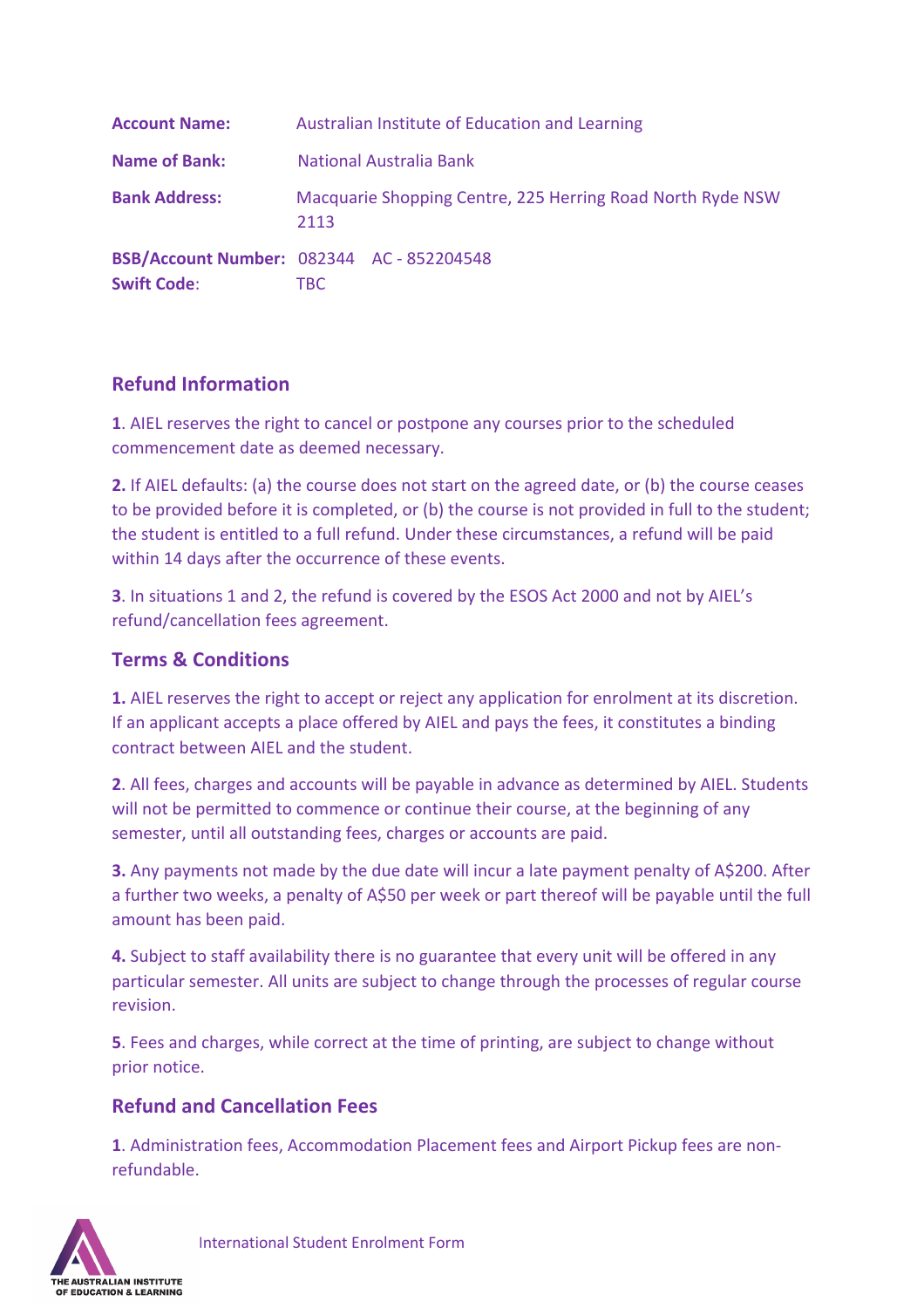**2.** All tuition fees less A\$200.00 will be refunded if the application for an initial student visa is rejected where the student is not yet studying at AIEL. Proof of refusal must be provided no later than two weeks after the date of refusal, otherwise, normal cancellation fees will be charged.

**3.** Tuition fees will not be refunded if a student visa is cancelled or refused by the relevant authority due to the provision of fraudulent documents or non-compliance on the part of the student with the rules and regulations set by the Australian government. This applies where the student is already enrolled and studying at AIEL.

**4**. No reduction in tuition fees for students who arrive after course commencement will be considered, however, the students CoE will be adjusted to reflect the new finish date and the student will complete the missed units at the end of their study period.

**5.** A student whose enrolment is terminated by AIEL will not be entitled to any fee refund.

**6.** Notification of cancellation/withdrawal from unit/s, withdrawal or deferral from a course of study must be made in writing to AIEL. Under these circumstances cancellation fees will be applied – please refer to clause 9 for details of cancellation/withdrawal fees.

**7**. Where applicable, a refund will be paid within 20 working days after receiving a written notice from the student; and a statement explaining how the refund is calculated will be included upon request.

**8**. Material fees are NON-REFUNDABLE after Course Commencement Date.

**9**. Extract from AIEL Fees, Payments, and Refund Policy and Procedure.

**15.9.2** Before course commencement date of course More than 10 weeks - A\$250.00. Between 4 and 10 weeks - A\$250.00 plus 50% of tuition paid as per the individual's student agreement Less than 4 weeks - A\$500.00 plus 75% of tuition paid as per the individual's student agreement

**15.9.3** After Course Commencement date of course During the 1st term of course - A\$250.00 plus 100% of tuition paid as per the individual's student agreement During the 2nd term of course before the close of business week 8 - A\$250.00 plus 100% of tuition paid as per the individual's student agreement After the close of business week 8 of the 2nd term of course - A\$250.00 plus 100% of 3rd term tuition fees. Before the close of business week 8 of subsequent terms - A\$250.00 plus the remainder of current terms tuition fees. After the close of business week 8 of subsequent terms - A\$250.00 plus 100% of the next terms tuition fees.

**10**. If a new international student is unable to secure an Australian student visa and has notified the Institute of the same prior to the census date, the student will receive 100% refund of any tuition fees paid. A\$200 Administration Fee is non-refundable.

**11**. Exemptions to Clauses 1 – 10 may only occur where there are extenuating or compassionate grounds, as determined by the CEO of AIEL.

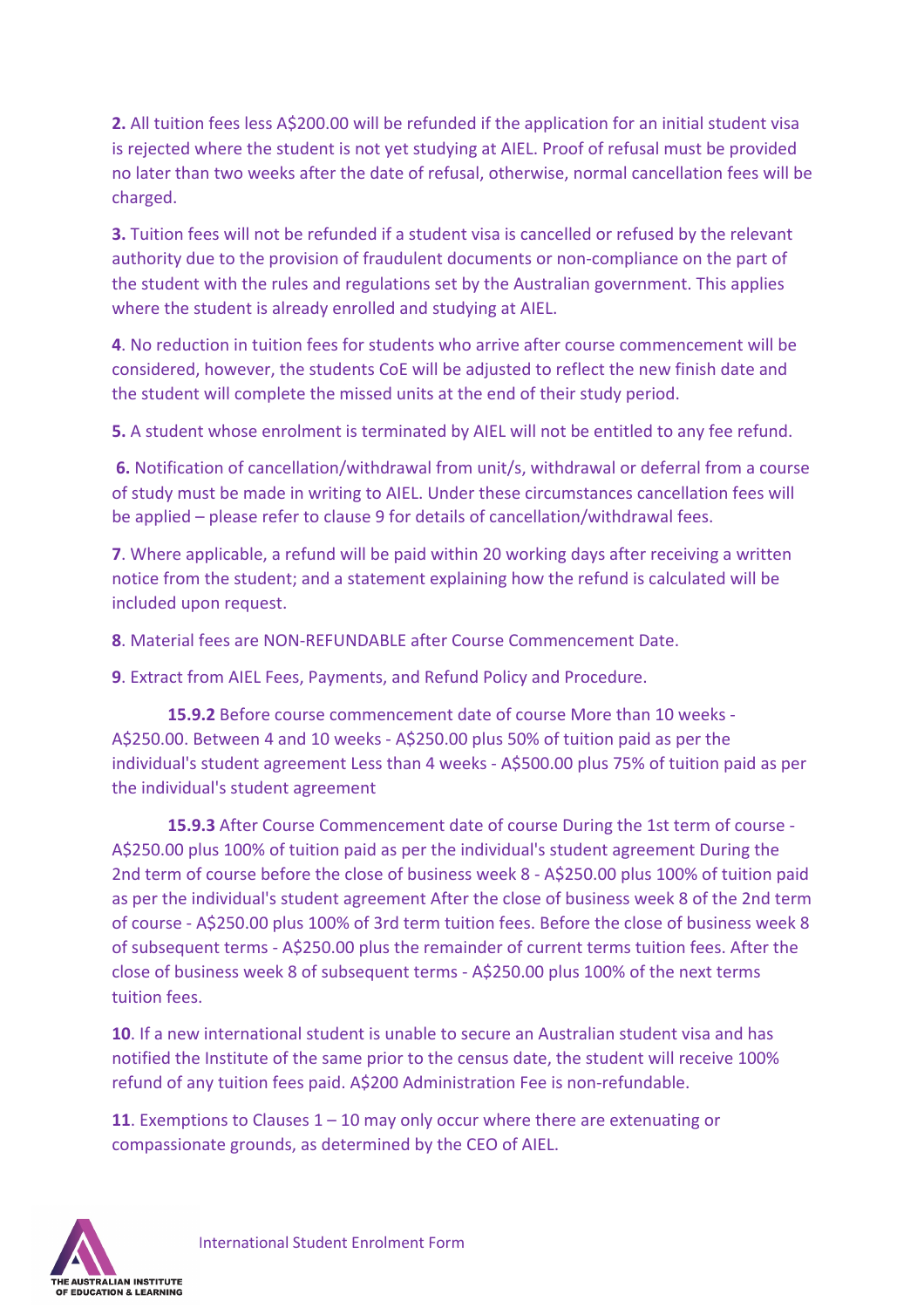**12**. In the event of any disagreement between the parties, the dispute resolution process of AIEL does not circumscribe the student's right to pursue other legal remedies.

**13**. This agreement does not remove the right to take further action under Australia's consumer protection laws.

# **Application Checklist**

#### **Check that you have:**

 $\Box$  Completed all sections of the Application form.

 $\Box$  Read and understood the Conditions of Enrolment and Refund Policy

#### **Check that you have included:**

 $\Box$  Certified copies of your academic qualifications eg. school, college or university transcripts (translated into English if necessary).

 $\Box$  Evidence of your English Language ability if required.

 $\Box$  A copy of your passport, visa or birth certificate if required.

 $\Box$  Any relevant employment documentation

### **Applicant's Statement**

• I declare that the information I have supplied on this form is, to the best of my understanding and belief, complete and correct

• I understand that AIEL runs ANIBT courses under licence in Sydney

• I understand that giving false or incomplete information may lead to the refusal of my application or cancellation of enrolment. I have read and understood the published course information in the brochure or website and I have sufficient information about AIEL and ANIBT to enrol.

• I give AIEL and ANIBT permission to obtain official records from any educational institution attended by me.

• I understand that any information gathered by AIEL and ANIBT relating to me "may be made available to Commonwealth and State agencies and the Fund Manager of the ESOS Assurance Fund, pursuant to obligations under the ESOS Act 2000 and the National Code".

- I accept liability for payment of all fees.
- I have read and understood the refund policy of AIEL.